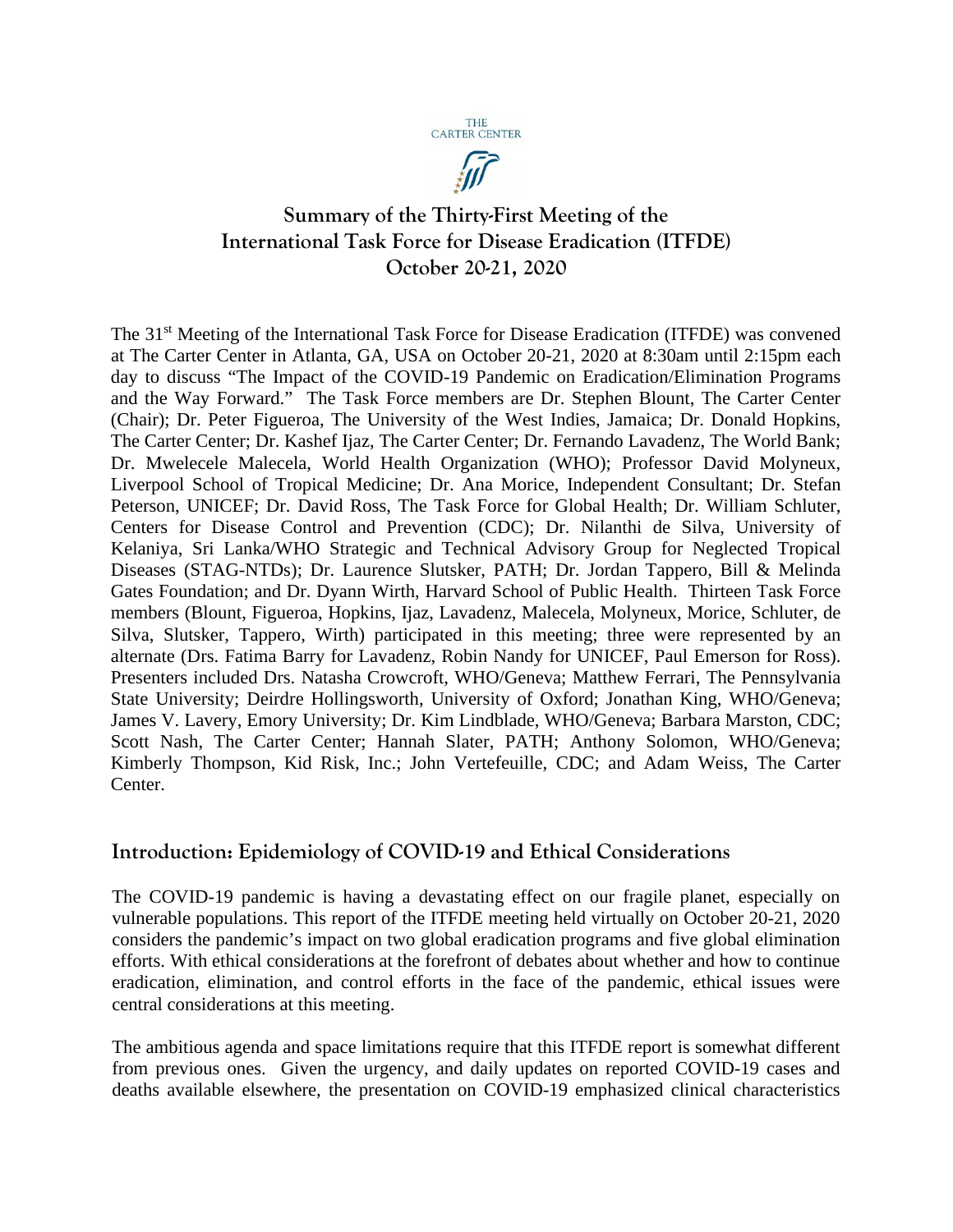and transmission dynamics. A set of general recommendations are offered, followed by discussions of the seven programs, with specific conclusions and recommendations for each program: Guinea Worm Eradication Program (dracunculiasis; GWEP); Global Polio Eradication Initiative (GPEI); elimination programs for measles and rubella (MR), malaria, river blindness (onchocerciasis; RB), and lymphatic filariasis (LF); and the program for the Global Elimination of Trachoma (GET). The conclusions and recommendations are intended to help national level decision makers with the difficult choices they face in 2021 to balance the need to continue or resume public health programs while mitigating the risks of exposing health workers and community members to COVID-19.

Participants considered the impact of the pandemic on the pillars of effective public health programs, including a competent and motivated workforce; sufficient infrastructure to administer interventions; political will at community, intermediate, and national levels; donors to help finance the effort; and a supply chain able to deliver the needed diagnostics, therapeutics, and vaccines in time. The pandemic threatens each of these pillars. The ITFDE noted the challenges that the COVID-19 pandemic presents by impeding delivery of needed and effective public health programs to many badly underserved populations, as well as the exceptional potential opportunities for national programs and donors to improve mutually beneficial cooperation between disease-specific programs and provision of broad health services. The critical importance of public health leadership was also noted.

COVID-19 manifests clinically with non-specific symptoms such as fever, cough, shortness of breath, and loss of taste or smell, with a wide-range of reported severity and numerous complications such as pneumonia, respiratory failure, multisystem organ failure, or inflammatory and neurologic manifestations, as well as asymptomatic infections, all of which may affect transmission of the virus. The incubation period is estimated at 2-14 days, but transmission can occur before symptoms begin, with a high viral load possible early in the course of infection. Severe illness is more likely in older persons or those with underlying health conditions, while "long COVID" where patients display drawn out effects, remains to be fully understood.

The public health response to COVID-19 has been influenced by previous experience with other coronaviruses, where the response also was based on symptom screening and contact tracing that needed to be done quickly in order to limit transmission effectively. As was true for Severe Acute Respiratory Syndrome (SARS-CoV1), pneumonia, respiratory failure, multisystem organ failure, or inflammatory and neurologic manifestations due to COVID-19 are also difficult to distinguish from other infections, (e.g., influenza). In addition, at first there were few therapeutic options and no pre-existing vaccine for COVID-19, which heightens reliance on other preventive measures.

As COVID-19 cases increase around the world, with a majority of cases outside of Africa, models predict that there will be many more COVID-19 cases in Africa, but with fewer deaths than in other regions mainly due to a younger population. However, the potential impact of climate and environmental characteristics and some comorbidities (e.g., malaria, HIV/AIDS, malnutrition) on the experience of COVID-19 in Africa are unknown, and the models do not adjust for altered health care capacity or feasibility of social distancing measures.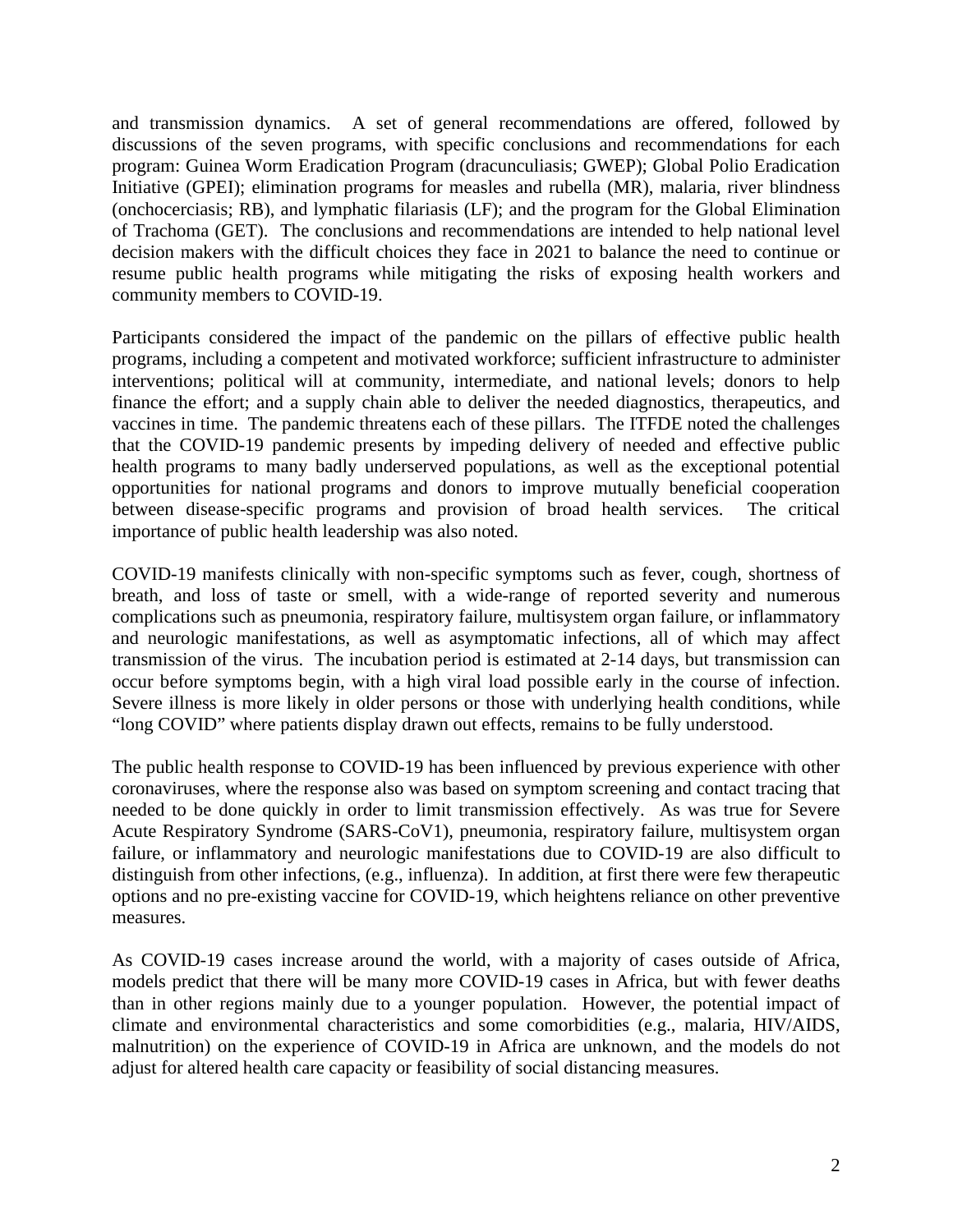Decisions about how, when, and where to continue, and even intensify, eradication/elimination and control programs must rely on ethical principles, in the face of priorities that some may see as competing. This is particularly true in considering the ethical value of community and stakeholder engagement and the importance of respect when engaging populations. Ethics in global health programming is a way of reasoning through complex interests at stake when multiple organizations and stakeholders with vastly different levels of power, resources, and influence engage in cooperative action to pursue shared, or unilaterally imposed, goals. Ethical reasoning provides language and concepts to help frame and analyze ethical issues and develop valid rationales and arguments about what might constitute the best solution, and for whom, such as whether to suspend mass drug administration (MDA) or mass vaccinations in a pandemic.

Ethics can provide tools for advocacy, but can also be explanatory, e.g., it can help clarify complex issues such as equity in the context of specific programs, or at broader policy or strategic levels. Most important is the *substance* of those issues, where the primary goal is to balance efforts to address target diseases against the desire not to contribute to spreading COVID-19 to or from health care workers, program recipients, and/or other community members. What program design is most likely to achieve fair partnerships and foster the necessary political will? What are the donor interests compared to other stakeholder interests? What are the ultimate goals of prioritizing and what is the best way to forge alignment among donors?

The scope of the current pandemic demands that we ask whether the reasoning reflected in ethical principles of global public health has become obsolete and/or inoperable. Early in the COVID-19 pandemic, the World Health Organization (WHO) issued initial guidance to suspend programming such as MDA or mass vaccination in the face of many unknowns and lockdowns, in an effort to avoid contributing to transmission of SARS-CoV-2. It is possible that this guidance could have been viewed by some stakeholders as imposing restrictions on disease eradication and elimination programmes. What if the guidance was viewed not as constraints but as an ethical framework—along with the principles of harm reduction, reciprocity, and transparency—to provide a way to organize and design strategies to keep critical programming going during crises like the COVID-19 pandemic, but also to help shape the kinds of data collection needed to demonstrate that programs satisfied the requirements of those ethical principles?

The burning importance of strengthening health systems while applying necessary "vertical" approaches to elimination and eradication programs was raised repeatedly during this meeting. This was expressed sometimes as the need for a "diagonal approach" rather than the traditional "vertical" or "horizontal" approaches, and at other times as the need to apply the data-driven and outcome-oriented discipline of vertical programs to implementing health systems broadly. The insistent demand to immunize infants against measles as soon as possible after they each become susceptible to that highly transmissible infection, and to prevent and treat malaria promptly, are urgent examples of the need for reliable and routine basic health services at community level everywhere. It was acknowledged that while countries will differ regarding political will, health of their population, and the strength of their health systems, best practices, goals, and indices should be shared by all.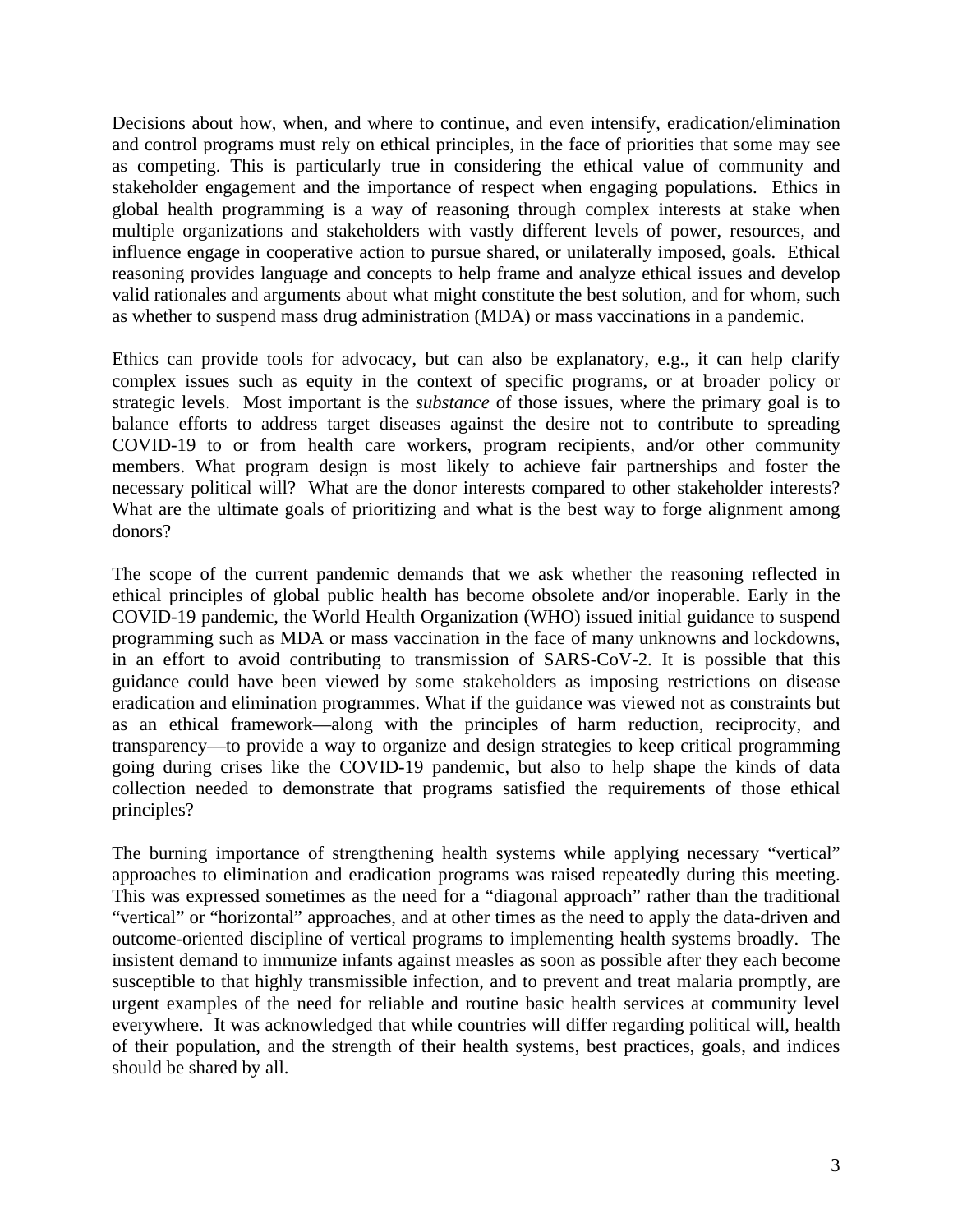In light of these epidemiologic and ethical considerations, and noting the desire to avoid compounding the harm from COVID-19 by withholding health services that may be continued if proper precautions are taken, the ITFDE offers the following general recommendations for programs in the current pandemic: (1) establish clear, quantifiable goals and use data to monitor progress; (2) work first in the most highly-endemic areas for targeted diseases; (3) continue comprehensive surveillance; (4) continue and deepen research and innovation activities, even in the late stages of an eradication program, and emphasize the role of social scientists; (5) recognize the tension between the universal health care (UHC) movement and disease-specific programming and try to negotiate them actively; and (6) understand how the pandemic has exacerbated longstanding social and health disparities and how this knowledge must inform current and future activities.

# **Program-Specific Considerations**

#### **Guinea Worm Eradication**

The major challenge facing the GWEP during the pandemic is how to sustain and accelerate progress toward eradication among affected humans and animals, especially the large number of infected dogs in Chad and the risk of spillover from dogs to other animals. [1](#page-3-0) WHO has certified 199 countries and territories as Guinea worm-free, including 16 formerly endemic countries, and the number of cases has been reduced from an estimated 3.5 million in 1986 to 54 cases in 2019, and 24 cases in January-September 2020. Seven countries remain to be certified, including 5 currently endemic countries. This program is implementing a robust research agenda, primarily to help address the problem of infected animals. Since the beginning of the pandemic, national programs are operating at about 95% of pre-COVID levels while taking precautions to protect program staff and community members, with intermittent movement restrictions and delays in some consultations, research, and shipment of specimens. National GWEPs have supplied Personal Protective Equipment to program staff, conducted COVID-19 cross-training, established protocols for community engagement meetings, and distributed related educational materials.

#### **Conclusions and Recommendations:**

So far, the COVID-19 pandemic has had limited impact on national Guinea Worm Eradication Programs. Although community-based interventions remained operational, any consequences from disruptions in 2020 will become manifest in 2021. In the meantime, National GWEPs should:

- Engage communities at high risk of Guinea worm disease where program activities and supervision were impacted.
- Continue implementing measures to minimize the risk of contracting COVID-19 by health staff and by people in the communities they serve.
- Capitalize on the restart of mass drug administration, mass immunization, and bed net distribution campaigns, to conduct integrated case searches.

<span id="page-3-0"></span><sup>1</sup> World Health Organization, 2020. Dracunculiasis eradication: global surveillance summary, 2019. *Wkly Epidemiol Rec* 95:209-227.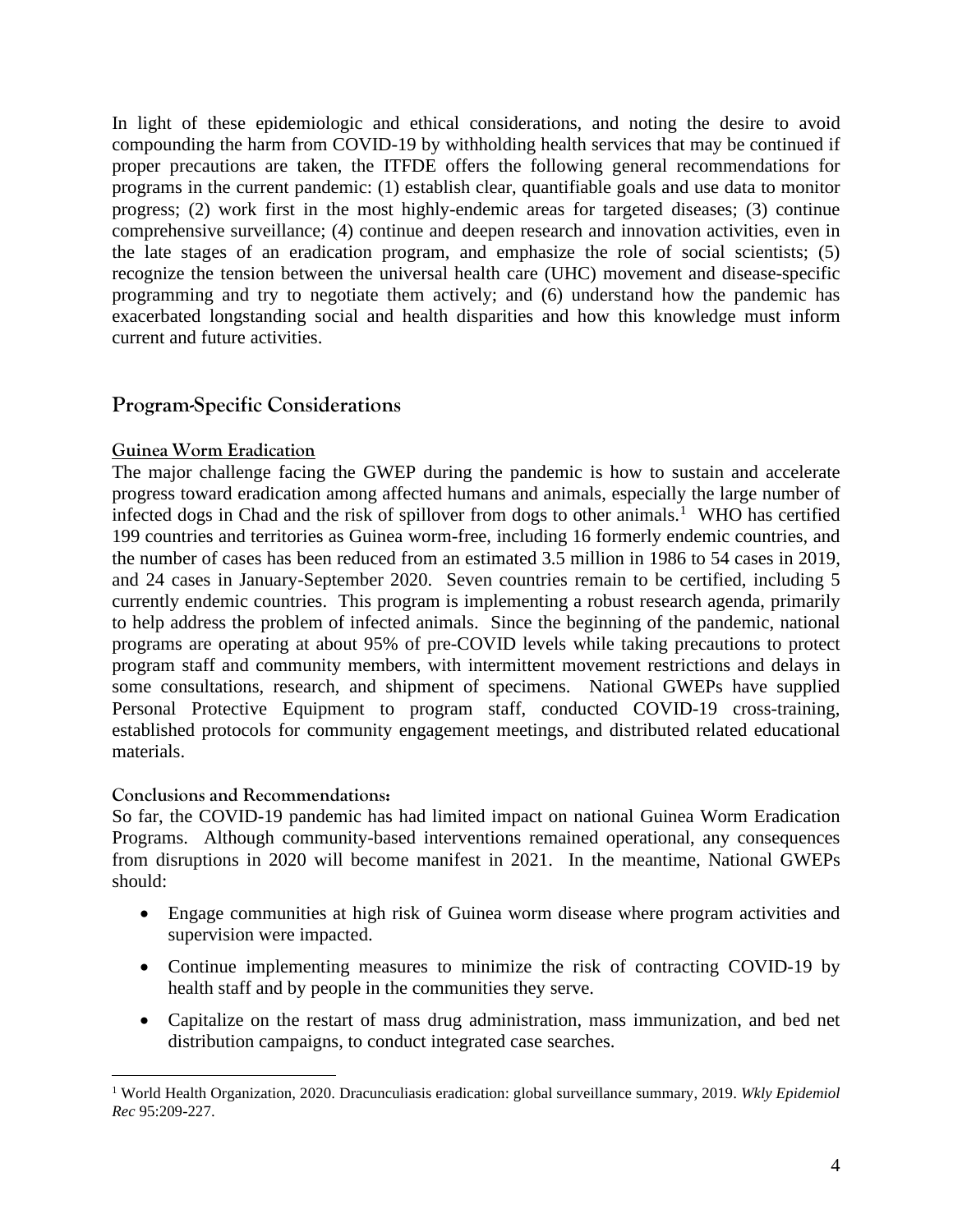## **Polio Eradication**

The major challenges facing the GPEI are the need to sustain progress and funding, and to meet the increasing problem of vaccine derived disease. [2](#page-4-0) Five of WHO's six administrative regions are now free of wild polio virus, including Africa, which was certified as wild polio free in August 2020. Only two countries in the Eastern Mediterranean Region remain endemic for wild virus. All 21 high-risk countries have maintained polio surveillance despite the COVID-19 pandemic, but they suspended mass immunization activities for several months after February 2020, and began resuming them gradually in June-July, with precautions to protect all concerned. Shipment of laboratory specimens was disrupted, and some unused vaccine stocks expired. Modelers working with GPEI indicate that the program will have reductions in immunization coverage due to the impact of COVID-19, that may have been partially offset by reductions in polio transmission due to restrictions on travel and congregating, yet GPEI will still be off-track to achieve eradication after COVID-19.

## **Conclusions and Recommendations:**

- Increased resources are needed to help the GPEI continue its progress toward polio eradication. Response to COVID-19 in the two countries still endemic for wild poliovirus has demonstrated that they possess good emergency mobilization and response capacity that should be applied to polio eradication also, as a public health emergency of international concern.
- Both endemic and outbreak countries will need to continue to assess how local COVID-19 transmission may impact polio field activities, particularly poliovirus surveillance and immunization, and adjust approaches to mitigate COVID-19 risk while optimizing polio program activities.
- The systems developed and used to deliver polio immunization may benefit provision of immunization against COVID-19 also, particularly reporting of adverse events and mechanisms to communicate with communities in need.
- The GPEI should seize opportunities for increased community engagement and collaboration with other health services, including for prevention of COVID-19.

# **Measles and Rubella Elimination**

The major challenge facing the measles and rubella (MR) elimination program is to reverse the setbacks of the past decade and reestablish momentum toward elimination at Regional levels.<sup>[3](#page-4-1)</sup> MR elimination efforts made notable progress over the past two decades, with measles verified as eliminated from the Americas in 2016, but that fragile historic state was only maintained until 2018, and globally 2019 saw the largest number of cases reported since 1996. However, regional commitments to measles elimination remains strong. The COVID-19 pandemic has had significant impact on MR elimination efforts. Disrupted routine immunizations led to faster accumulation of susceptible populations and more of those persons will become infected in

<span id="page-4-0"></span><sup>2</sup> World Health Organization, 2020. Surveillance to track progress towards polio eradication worldwide, 2018-2019. *Wkly Epidemiol Rec* 95:229-240.

<span id="page-4-1"></span><sup>3</sup> World Health Organization, 2020. Progress towards regional measles elimination-worldwide, 2000-2019. *Wkly Epidemiol Rec* 95:564-572.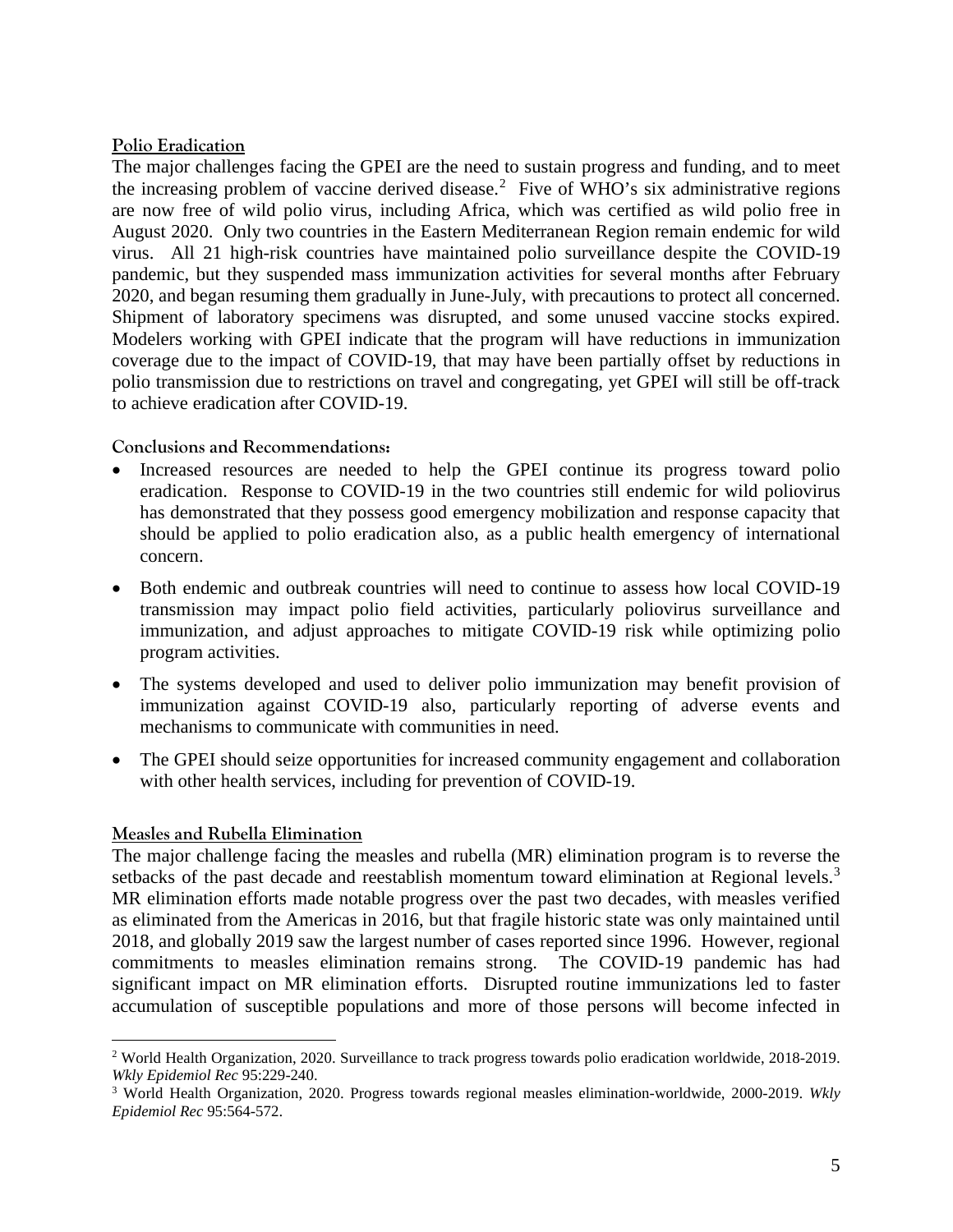subsequent outbreaks of measles. Suspended mass immunization campaigns and other targeted activities will exacerbate inequity, increase the likelihood of outbreaks, and may delay progress to elimination among countries that were near their threshold for elimination.

## **Conclusions and Recommendations:**

- A new "diagonal" approach to building stronger integrated systems that link MR elimination with efforts to strengthen routine immunizations is rapidly gaining favor. The systems developed and sustained for measles immunization will benefit immunization against COVID-19.
- An equity approach will be needed to make timely progress towards measles elimination and the emphasis on equity in the Immunization Agenda 2020 may provide an opportunity to use measles as a marker of immunization coverage and equity. This includes intensive efforts for large countries with the weakest health systems as well as intensive efforts for the lowest performing districts within countries. This approach will likely also be needed in some of the large middle-income countries with quite strong health systems but uneven access for specific communities.
- There is no global goal for measles eradication.
- Existing tools may be sufficient to reach minimal conditions for eradication, but new tools such as point of care diagnostics, rapid diagnostic tests, and new strategies such as novel vaccine delivery and rapid pathway to market are needed to overcome traditional barriers to equity.

#### **Malaria Elimination**

Malaria-endemic countries may be categorized into high-burden countries where progress has stalled after a period of exceptional declines in morbidity and mortality between 2000 and 2015, and more than 34 countries that now report fewer than 1000 cases of malaria annually. [4](#page-5-0) The major challenge facing high-burden countries is to get back on track to meet goals established in the Global Technical Strategy for Malaria 2016-2030 that call for a 90% reduction in malaria morbidity and mortality by 2030. The goal for the eliminating countries is to accelerate progress towards achieving three years with zero indigenous malaria cases, attain WHO certification of malaria elimination, and prevent re-establishment of transmission. Since 1955, WHO has certified 37 countries as malaria-free, including four countries since 2018. The COVID-19 pandemic has challenged malaria programs, including in countries approaching malaria elimination, by delaying receipt of commodities, care seeking, case investigation and response; causing missed diagnoses; and by reducing mobility of health care workers. These issues are also of concern in high-burden countries. Tighter borders, while decreasing cross-border traffic, have increased the number of illegal crossings in some countries, and contributed to delayed shipments of commodities. Modelers have analyzed the impact of different COVID-19 scenarios on disruption of program activities and their effect on malaria morbidity and mortality and described the implications of overlapping symptoms of malaria and COVID-19 for treatment seeking and diagnosis.

<span id="page-5-0"></span><sup>4</sup> World Health Organization, 2020. WHO calls for reinvigorated action to fight malaria. *Wkly Epidemiol Rec* 95:623-627.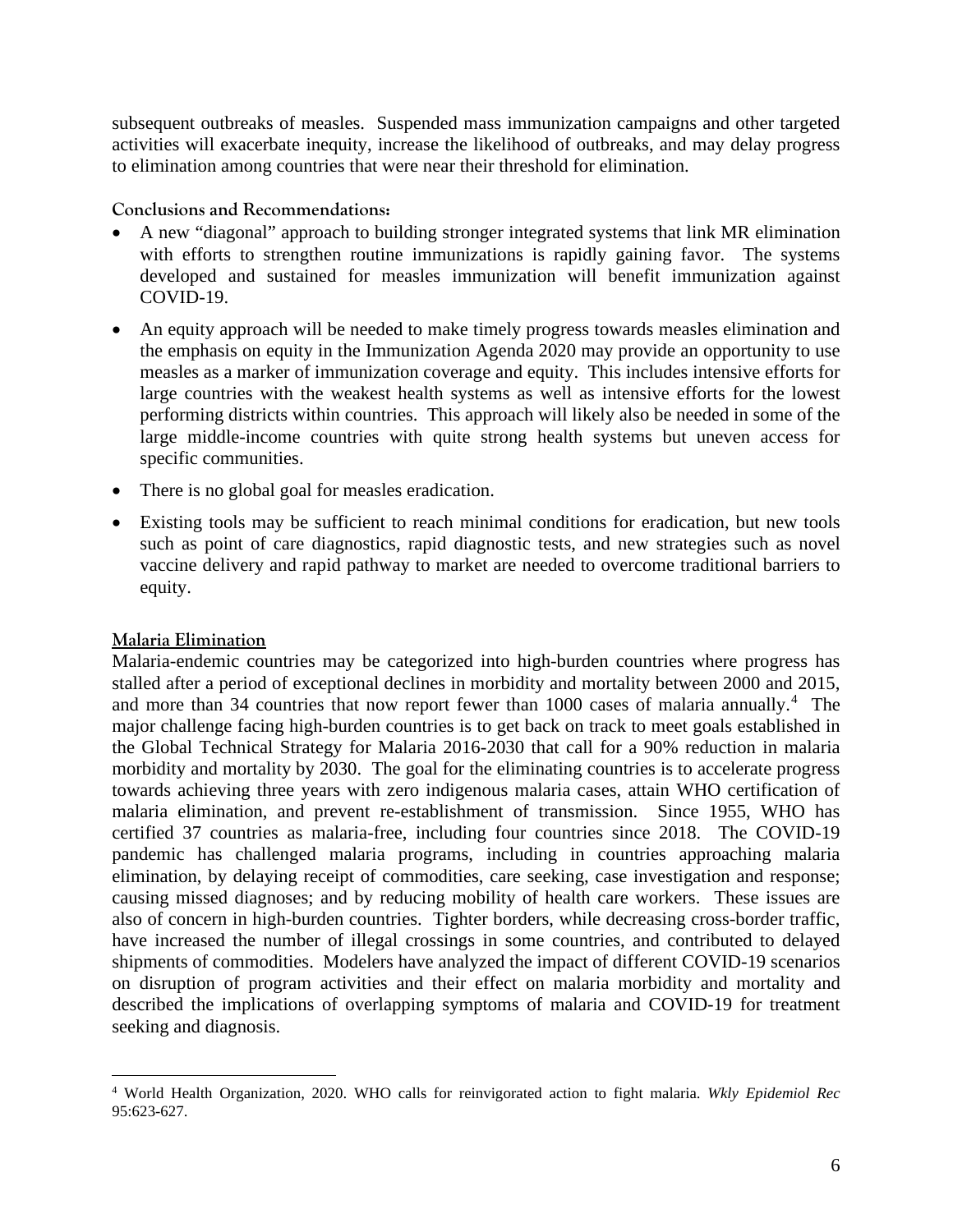#### **Conclusions and Recommendations:**

- The interest generated by countries that receive WHO certification of elimination helps maintain global momentum for malaria elimination and sustain support to high-burden countries. Malaria programs in high-burden countries will benefit from the lessons learned by eliminating countries to prepare for the challenges that they will face in the future.
- Routine provision of urgent malaria treatment and preventive services at community level, including bed net distribution and preventive chemotherapy campaigns, should be continued with proper precautions to prevent COVID-19 transmission, and these can complement measures to prevent COVID-19.
- Cross-border initiatives should include incentives for both sides and promote ownership of elimination.

# **River Blindness and Lymphatic Filariasis Elimination**

The greatest challenge faced by those working to eliminate RB transmission and to eliminate LF as a public health problem is to maintain, and in some cases regain, the momentum toward elimination. Recent summaries illustrate that much progress has been made towards both elimination goals.<sup>[5,](#page-6-0)[6](#page-6-1)</sup> Four of the six formerly endemic countries in the Americas have completed verification of elimination of river blindness (onchocerciasis) and many others worldwide have, based on transmission reductions achieved, stopped mass drug administration (MDA) for LF and for RB in some areas. Of 72 countries where LF was endemic, 17 have met criteria for verification of elimination as a public health problem through 2019. WHO issued interim guidance for Neglected Tropical Disease (NTD) programs related to COVID-19 in April 2020 and weighing the impact of the pandemic, called for cessation of community-based activities such as MDA.<sup>[7](#page-6-2)</sup> Initial mitigation measures delayed MDA campaigns, postponed surveys, and caused suspension of hydrocoele surgery and clinical care for persons affected by LF. WHO has since issued new guidance to NTD programs on continuing essential NTD services and community-based interventions while taking measures to mitigate the risk of COVID-19 transmission. The NTD Modeling Consortium has modelled the impact of the pandemic on RB and LF elimination and found that the impact of delayed MDAs can push back the timeline to achieve elimination targets, but certain measures can mitigate and even accelerate time to elimination. According to models, twice-yearly MDA with ivermectin can overcome the impact of delayed MDAs for RB. For LF, implementing triple-therapy MDA (combination of ivermectin, DEC, and albendazole) where warranted, would not only mitigate the negative impact due to COVID-19 delays, but also accelerate the reduction of microfilaremia to levels below elimination targets, according to models. Models also suggest that raising coverage from 65% to 80% of the total population would mitigate the negative impact of delayed or skipped MDAs over time for both RB and LF.

#### **Conclusions and Recommendations:**

<span id="page-6-0"></span><sup>5</sup> World Health Organization, 2020. Elimination of human onchocerciasis: progress report, 2019-2020. *Wkly Epidemiol Rec* 95:545-554.

<span id="page-6-1"></span><sup>6</sup> World Health Organization, 2020. Global programme to eliminate lymphatic filariasis: progress report, 2019. *Wkly Epidemiol Rec* 95:509-524.

<span id="page-6-2"></span><sup>7</sup> World Health Organization, 2020. Neglected Tropical Diseases: impact of COVID-19 and WHO's response. *Wkly Epidemiol Rec* 95:461-468.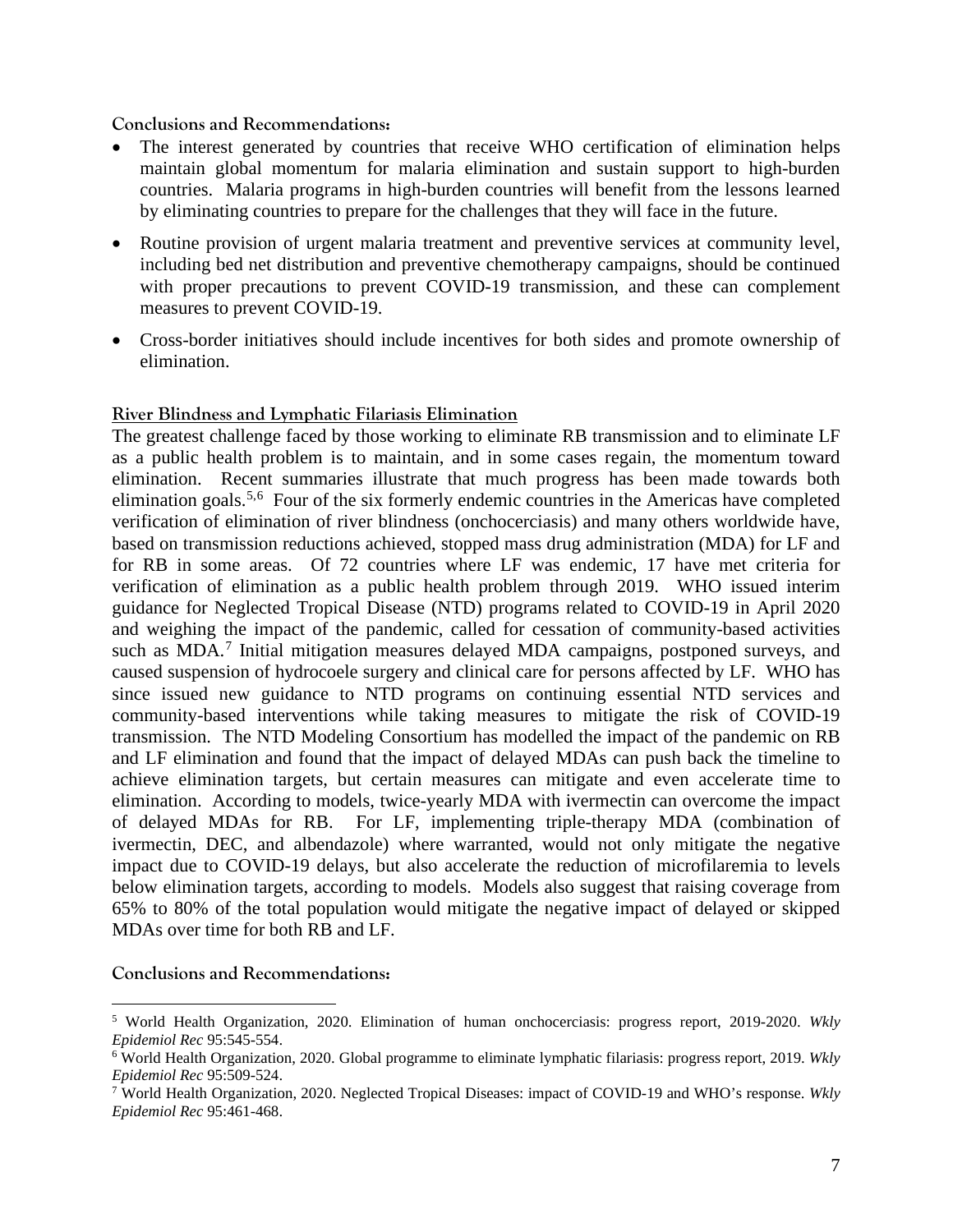- National RB and LF programs should use this time of pause to plan modifications or redesign delivery strategies to improve coverage of the total population. NTD programs could also use the pause in field work to gather data and build up their elimination dossiers. Where schools are closed, programs should consider community-based transmission assessment surveys.
- WHO guidelines for resuming community-based interventions with proper precautions to prevent COVID-19 should be followed to maintain MDA for LF and RB wherever possible. RB endemic countries should consider biannual rather than annual MDA. In countries where only LF is endemic, programs should transition from two-drug to triple-drug therapy.
- National programs should plan for additional resources to be in place to support activities with mitigation measures. Care for persons with lymphedema and hydrocele must be maintained.
- Community-based health workers in LF and RB elimination programs are a potential resource for mutually beneficial cooperation with efforts to prevent COVID-19.

# **Trachoma Elimination**

A significant challenge facing the Global Program for Elimination of Trachoma is the intense transmission and level of endemicity in parts of Ethiopia. Programs are at various stages of progress towards elimination of trachoma as a public health problem in 45 other countries.<sup>[8](#page-7-0)</sup> So far WHO has validated ten countries as having achieved elimination of trachoma as a public health problem and the global population living in areas requiring the A (antibiotics), F (facial cleanliness), and E (environmental improvement) components of the SAFE strategy has been reduced by 91% since 2002. With the support of the NTD Modeling Consortium, WHO has assessed the likely impact of COVID-19-related delays on trachoma programs and found that delayed or skipped rounds of antibiotic MDA; delayed baseline, impact, and surveillance surveys; delayed decision-making; and delayed research studies are all probable. In populations where transmission of ocular *Chlamydia trachomatis* is intense, there are likely to be high levels of accrued morbidity during COVID-19-related interruptions to MDA and new strategies are indicated to mitigate those effects, perhaps by performing extra rounds of MDA in 2021. These strategies may also benefit districts where active trachoma appears to remain persistently above the elimination threshold despite many years of implementation of the A, F and E components of the SAFE strategy.

#### **Conclusions and Recommendations:**

- Implementing the SAFE strategy for trachoma should be maintained in at-risk areas wherever possible, with proper precautions to prevent transmission of COVID-19.
- When field work again becomes possible, implementation research is urgently needed to evaluate strategies to accelerate reductions in the prevalence of active trachoma, particularly in districts with persistently elevated disease.

<span id="page-7-0"></span><sup>8</sup> World Health Organization, 2020. WHO Alliance for the Global Elimination of Trachoma by 2020: progress report, 2019. *Wkly Epidemiol Rec* 95:349-359.